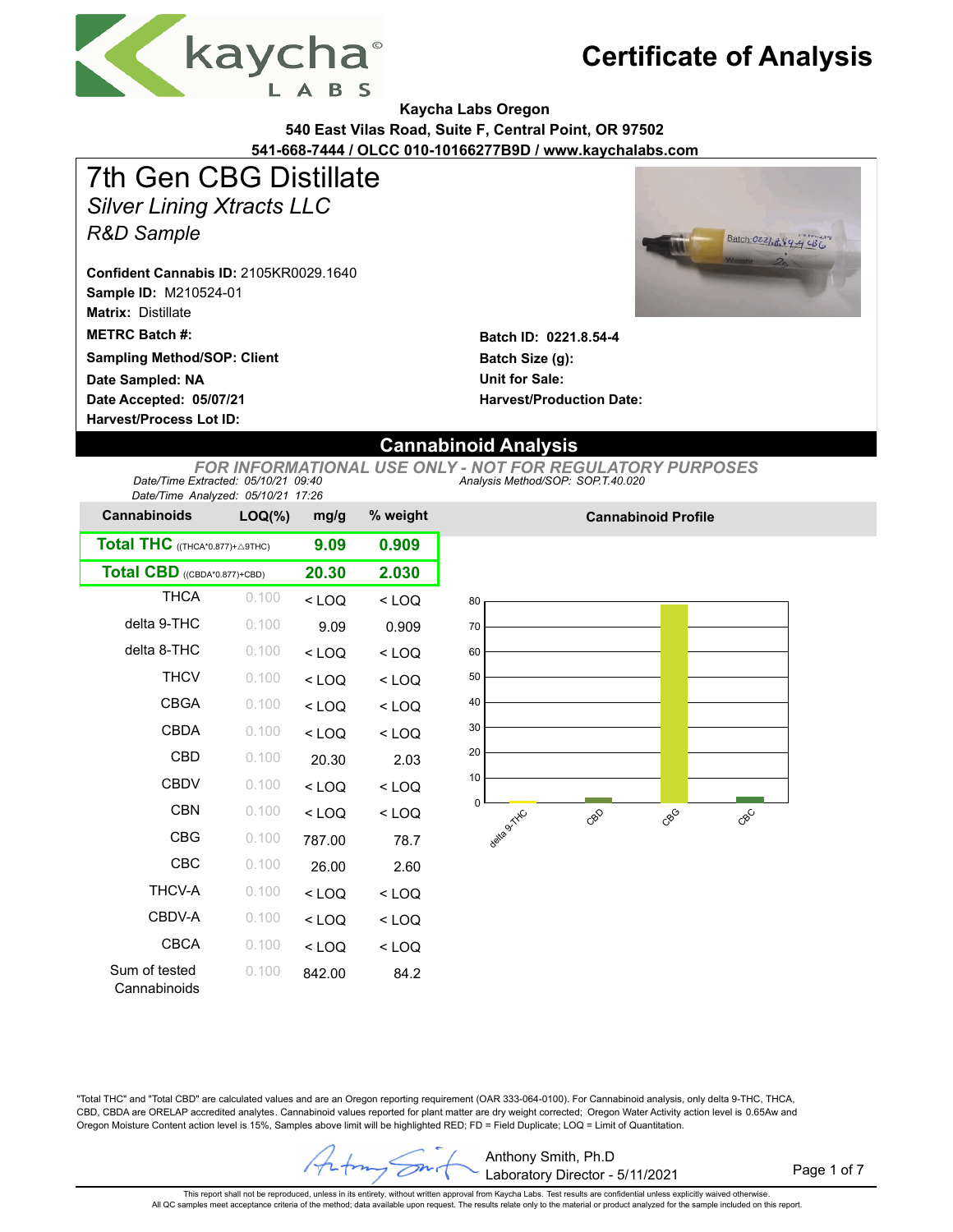

**Kaycha Labs Oregon**

**540 East Vilas Road, Suite F, Central Point, OR 97502**

**541-668-7444 / OLCC 010-10166277B9D / www.kaychalabs.com**

*FOR INFORMATIONAL USE ONLY - NOT FOR REGULATORY PURPOSES*

## 7th Gen CBG Distillate

**Sample ID: M210524-01** *Silver Lining Xtracts LLC R&D Sample*

**Matrix: Distillate**

**Date Sampled: NA**

 *5/10/2021 7:31:28PM*

**Date Accepted: 05/07/21 Batch ID: 0221.8.54-4**

**Batch Size:** 

**Sampling Method/SOP: Client**

### **Pesticides**

**METRC Batch #:** 

*Date/Time Extracted Date/Time Analyzed: : 05/10/21 10:23 Analysis Method/SOP: SOP.T.40.050 / SOP.T.40.051*

| Analyte             | LOQ   | <b>Action Level</b> | <b>Result</b> | <b>Units</b> | <b>Type</b>                     |
|---------------------|-------|---------------------|---------------|--------------|---------------------------------|
| Abamectin           | 0.250 | 0.5                 | $<$ LOQ       | ppm          |                                 |
| Acephate            | 0.200 | 0.4                 | $<$ LOQ       | ppm          | Organophosphate insecticide     |
| Acequinocyl         | 1.00  | $\overline{2}$      | $<$ LOQ       | ppm          |                                 |
| Acetamiprid         | 0.100 | 0.2                 | $<$ LOQ       | ppm          | Neonicotinoid instecticide      |
| Aldicarb            | 0.200 | 0.4                 | $<$ LOQ       | ppm          | Carbamate insecticide           |
| Azoxystrobin        | 0.100 | 0.2                 | $<$ LOQ       | ppm          |                                 |
| Bifenazate          | 0.100 | 0.2                 | $<$ LOQ       | ppm          | Unclassified insecticide        |
| <b>Bifenthrin</b>   | 0.100 | 0.2                 | < LOQ         | ppm          |                                 |
| <b>Boscalid</b>     | 0.200 | 0.4                 | $<$ LOQ       | ppm          | Anilide fungicide               |
| Carbaryl            | 0.100 | 0.2                 | $<$ LOQ       | ppm          | Carbamate insecticide           |
| Carbofuran          | 0.100 | 0.2                 | $<$ LOQ       | ppm          | Carbamate insecticide           |
| Chlorantraniliprole | 0.100 | 0.2                 | $<$ LOQ       | ppm          | Anthranilic diamide insecticide |
| Chlorfenapyr        | 0.500 | $\lceil$            | $<$ LOQ       | ppm          | Pyrazole insecticide            |
| Chlorpyrifos        | 0.100 | 0.2                 | < LOQ         | ppm          | Organophosphate insecticide     |
| Clofentezine        | 0.100 | 0.2                 | $<$ LOQ       | ppm          |                                 |
| Cyfluthrin          | 0.500 | 1                   | $<$ LOQ       | ppm          |                                 |
| Cypermethrin        | 0.500 | 1                   | $<$ LOQ       | ppm          |                                 |
| Daminozide          | 0.500 | $\overline{1}$      | $<$ LOQ       | ppm          |                                 |
| DDVP (Dichlorvos)   | 0.500 | 1                   | $<$ LOQ       | ppm          |                                 |
| Diazinon            | 0.100 | 0.2                 | $<$ LOQ       | ppm          | Organophosphate insecticide     |
| Dimethoate          | 0.100 | 0.2                 | $<$ LOQ       | ppm          |                                 |
| Ethoprophos         | 0.100 | 0.2                 | $<$ LOQ       | ppm          |                                 |
| Etofenprox          | 0.200 | 0.4                 | $<$ LOQ       | ppm          |                                 |
| Etoxazole           | 0.100 | 0.2                 | $<$ LOQ       | ppm          | Unclassified miticide           |
| Fenoxycarb          | 0.100 | 0.2                 | $<$ LOQ       | ppm          |                                 |
| Fenpyroximate       | 0.200 | 0.4                 | $<$ LOQ       | ppm          |                                 |
| Fipronil            | 0.200 | 0.4                 | $<$ LOQ       | ppm          | Pyrazole insecticide            |
| Flonicamid          | 0.500 | 1                   | $<$ LOQ       | ppm          | Pyridinecarboxamide insecticide |
| Fludioxonil         | 0.200 | 0.4                 | $<$ LOQ       | ppm          | non-systemic fungicide          |
| Hexythiazox         | 0.500 | 1                   | $<$ LOQ       | ppm          |                                 |
| Imazalil            | 0.100 | 0.2                 | $<$ LOQ       | ppm          | Azole fungicide                 |
| Imidacloprid        | 0.200 | 0.4                 | $<$ LOQ       | ppm          | Neonicotinoid insectide         |
| Kresoxim-methyl     | 0.200 | 0.4                 | $<$ LOQ       | ppm          |                                 |
| Malathion           | 0.100 | 0.2                 | $<$ LOQ       | ppm          |                                 |
| Metalaxyl           | 0.100 | 0.2                 | $<$ LOQ       | ppm          |                                 |
| Methiocarb          | 0.100 | 0.2                 | $<$ LOQ       | ppm          | Carbamate insecticide           |
| Methomyl            | 0.200 | 0.4                 | $<$ LOQ       | ppm          | Carbamate insecticide           |

Anthony Smith, Ph.D  $\overline{\mathscr{O}}^n$ Laboratory Director - 5/11/2021

Page 2 of 7

This report shall not be reproduced, unless in its entirety, without written approval from Kaycha Labs. Test results are confidential unless explicitly waived otherwise.<br>All QC samples meet acceptance criteria of the metho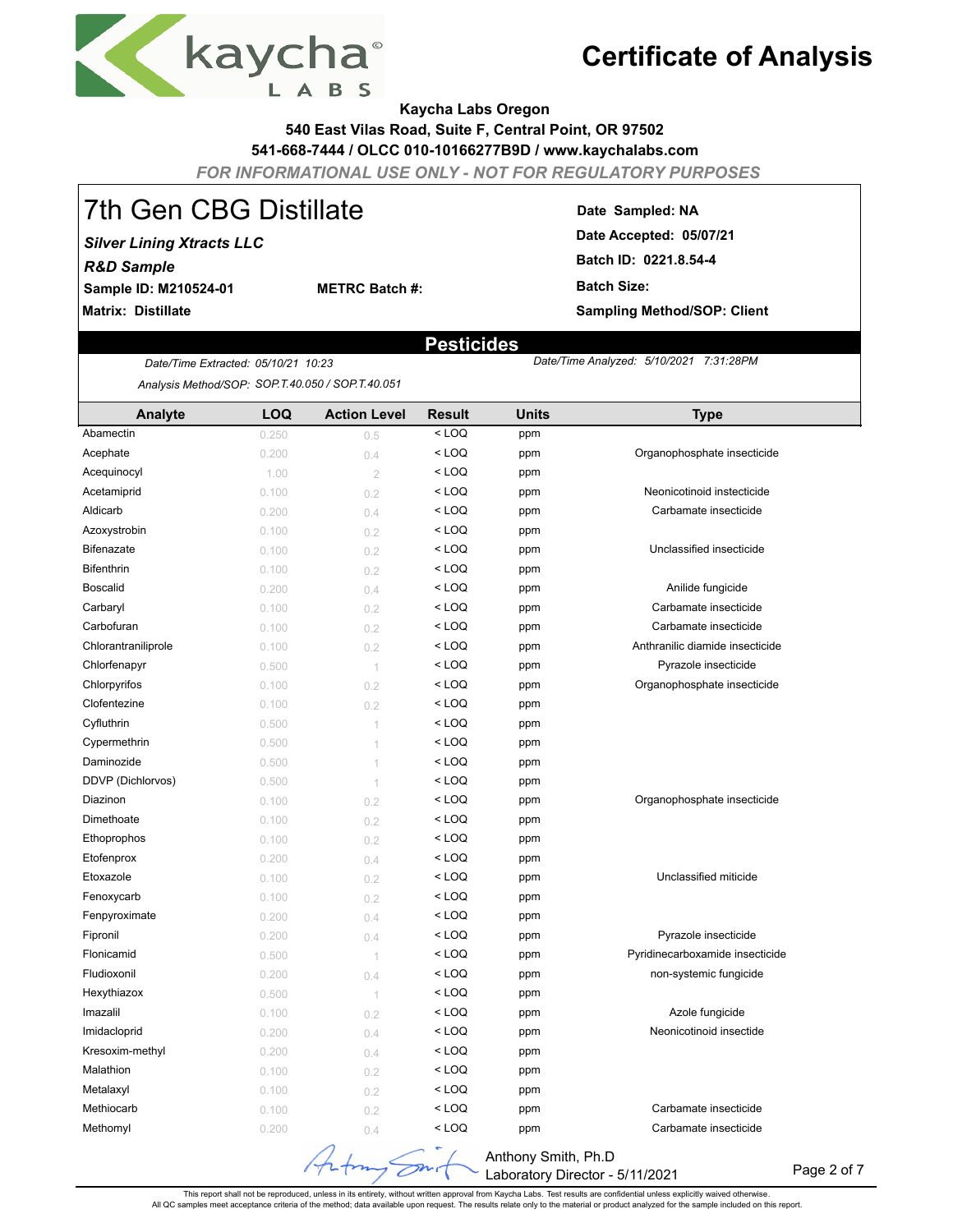

**Kaycha Labs Oregon**

**540 East Vilas Road, Suite F, Central Point, OR 97502**

**541-668-7444 / OLCC 010-10166277B9D / www.kaychalabs.com**

*FOR INFORMATIONAL USE ONLY - NOT FOR REGULATORY PURPOSES*

 **Pesticides**

## 7th Gen CBG Distillate

**Sample ID: M210524-01** *Silver Lining Xtracts LLC R&D Sample*

**METRC Batch #:** 

**Matrix: Distillate**

### **Date Sampled: NA**

 *5/10/2021 7:11:48PM*

**Date Accepted: 05/07/21 Batch ID: 0221.8.54-4 Batch Size: Sampling Method/SOP: Client**

*Date/Time Extracted Date/Time Analyzed: : 05/10/21 10:23 Analysis Method/SOP: SOP.T.40.050 / SOP.T.40.051*

| Analyte            | <b>LOQ</b> | <b>Action Level</b> | <b>Result</b> | <b>Units</b> | <b>Type</b>                  |
|--------------------|------------|---------------------|---------------|--------------|------------------------------|
| Methyl parathion   | 0.100      | 0.2                 | $<$ LOQ       | ppm          |                              |
| <b>MGK-264</b>     | 0.100      | 0.2                 | $<$ LOQ       | ppm          |                              |
| Myclobutanil       | 0.100      | 0.2                 | $<$ LOQ       | ppm          | Azole fungicide              |
| Naled              | 0.250      | 0.5                 | $<$ LOQ       | ppm          |                              |
| Oxamyl             | 0.500      | 1                   | $<$ LOQ       | ppm          | Carbamate insecticide        |
| Paclobutrazol      | 0.200      | 0.4                 | $<$ LOQ       | ppm          | Azole plant growth regulator |
| Permethrins        | 0.100      | 0.2                 | $<$ LOQ       | ppm          |                              |
| Phosmet            | 0.100      | 0.2                 | $<$ LOQ       | ppm          | Organophosphate insecticide  |
| Piperonyl butoxide | 1.00       | $\overline{2}$      | $<$ LOQ       | ppm          |                              |
| Prallethrin        | 0.100      | 0.2                 | $<$ LOQ       | ppm          |                              |
| Propiconazole      | 0.200      | 0.4                 | $<$ LOQ       | ppm          |                              |
| Propoxur           | 0.100      | 0.2                 | $<$ LOQ       | ppm          | Carbamate insecticide        |
| Pyrethrins         | 0.500      |                     | $<$ LOQ       | ppm          |                              |
| Pyridaben          | 0.100      | 0.2                 | $<$ LOQ       | ppm          | Unclassified insecticide     |
| Spinosad           | 0.100      | 0.2                 | $<$ LOQ       | ppm          | Spinosyn insecticide         |
| Spiromesifen       | 0.100      | 0.2                 | $<$ LOQ       | ppm          | Keto-enol insecticide        |
| Spirotetramat      | 0.100      | 0.2                 | $<$ LOQ       | ppm          | Keto-enol insecticide        |
| Spiroxamine        | 0.200      | 0.4                 | $<$ LOQ       | ppm          | Unclassified fungicide       |
| Tebuconazole       | 0.200      | 0.4                 | $<$ LOQ       | ppm          |                              |
| Thiacloprid        | 0.100      | 0.2                 | $<$ LOQ       | ppm          |                              |
| Thiamethoxam       | 0.100      | 0.2                 | $<$ LOQ       | ppm          | Neonicotinoid insectide      |
| Trifloxystrobin    | 0.100      | 0.2                 | $<$ LOQ       | ppm          | Strobin fungicide            |

**Results above the action level fail Oregon state testing requirements and will be highlighted RED**.

LOQ= Limit of Quantitation; PPM= Parts per million; ND= Not detected; NT= Not tested; AC= Above calibration range. PASS/FAIL status based on OAR 333-007.



Page 3 of 7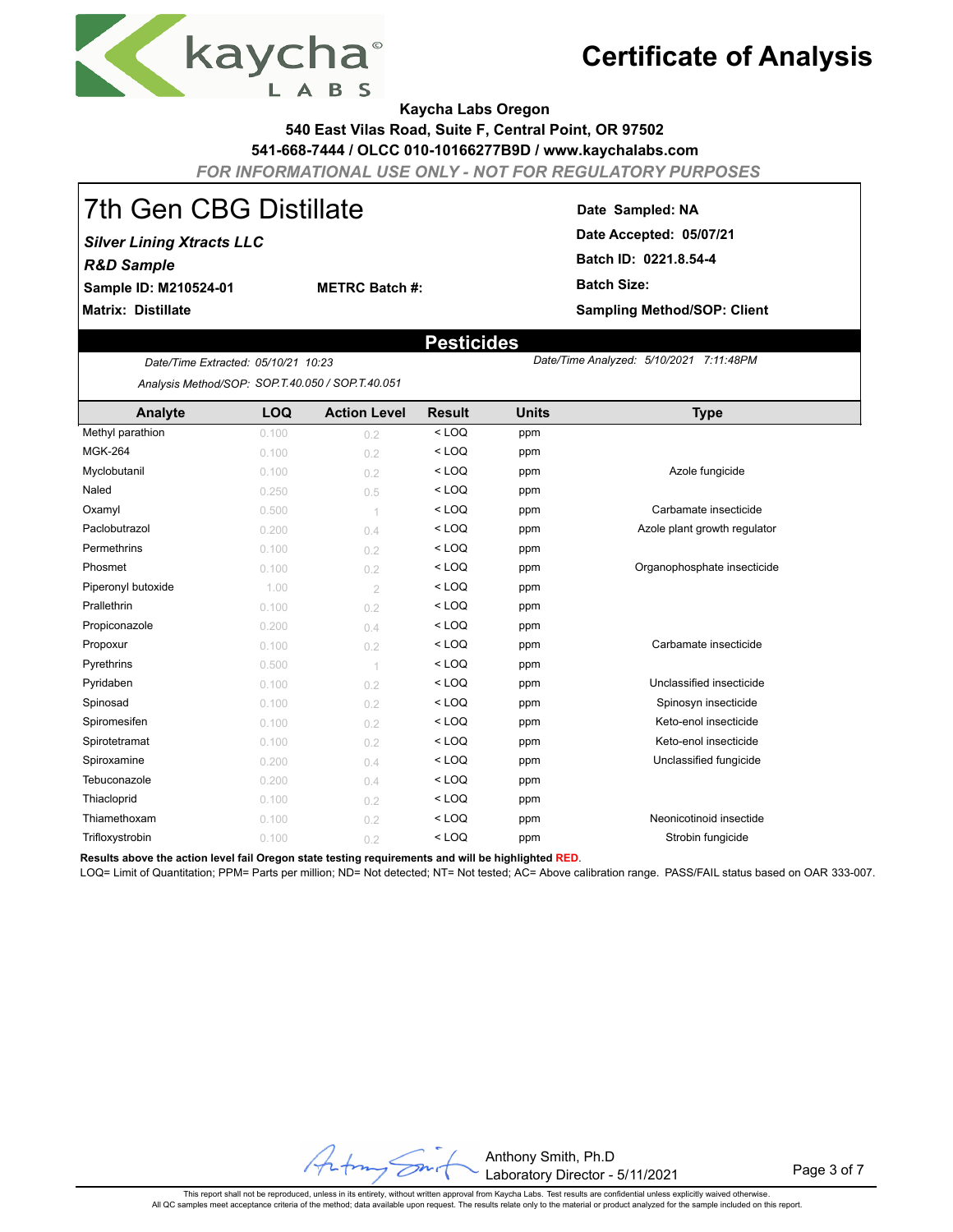

**Kaycha Labs Oregon**

**540 East Vilas Road, Suite F, Central Point, OR 97502**

**541-668-7444 / OLCC 010-10166277B9D / www.kaychalabs.com**

*FOR INFORMATIONAL USE ONLY - NOT FOR REGULATORY PURPOSES*

# 7th Gen CBG Distillate

**METRC Batch #:** 

### *Silver Lining Xtracts LLC*

*R&D Sample*

**Sample ID: M210524-01**

**Matrix: Distillate**

#### **Date Sampled: NA**

**Date Accepted: 05/07/21**

**Batch ID: 0221.8.54-4**

**Batch Size:** 

**Sampling Method/SOP: Client**

| <b>Residual Solvents</b> |            |                                       |               |              |                                                  |  |  |  |  |  |
|--------------------------|------------|---------------------------------------|---------------|--------------|--------------------------------------------------|--|--|--|--|--|
| Analyte                  | <b>LOQ</b> | <b>Action Level</b>                   | <b>Result</b> | <b>Units</b> | Date/Time Extracted: 05/10/21 14:54              |  |  |  |  |  |
| <b>Butanes</b>           | 2500       | 5000<br>3                             | $<$ LOQ       | ppm          | Date/Time Analyzed: 05/10/21 22:48               |  |  |  |  |  |
| n-Butane                 | 1250       | 5000                                  | $<$ LOQ       | ppm          |                                                  |  |  |  |  |  |
| iso-Butane               | 1250       | 5000                                  | $<$ LOQ       | ppm          | Analysis Method/SOP: SOP.T.40.031                |  |  |  |  |  |
| <b>Hexanes</b>           | 145        | 290<br>4                              | $<$ LOQ       | ppm          | 3 - Total butanes are calculated as              |  |  |  |  |  |
| n-Hexane                 | 145        | 290                                   | $<$ LOQ       | ppm          | sum of n-butanes (CAS# 106-97-8)                 |  |  |  |  |  |
| 2-Methylpentane          | 145        | 290                                   | $<$ LOQ       | ppm          | and iso-butane (CAS# 75-28-5)                    |  |  |  |  |  |
| 3-Methylpentane          | 145        | 290                                   | $<$ LOQ       | ppm          |                                                  |  |  |  |  |  |
| 2,2-Dimethylbutane       | 145        | 290                                   | $<$ LOQ       | ppm          | 4 - Total hexanes are calculated as              |  |  |  |  |  |
| 2,3-Dimethylbutane       | 145        | 290                                   | $<$ LOQ       | ppm          | sum of n-hexane (CAS# 110-54-3),                 |  |  |  |  |  |
| <b>Pentanes</b>          | 2500       | 5000<br>5                             | $<$ LOQ       | ppm          | 2-methylpentane (CAS# 107-83-5),                 |  |  |  |  |  |
| n-Pentane                | 833.33     | 5000                                  | $<$ LOQ       | ppm          | 3-methylpentane (CAS# 96-14-0),                  |  |  |  |  |  |
| iso-Pentane              | 833.33     | 5000                                  | $<$ LOQ       | ppm          | 2,2-dimethylbutane (CAS# 75-83-2),               |  |  |  |  |  |
| Neopentane               | 833.33     | 5000                                  | $<$ LOQ       | ppm          | 2,3-dimethylbutane (CAS# 79-29-8)                |  |  |  |  |  |
| <b>Xylenes</b>           | 1085       | 2170                                  | $<$ LOQ       | ppm          |                                                  |  |  |  |  |  |
| 1,2-Dimethylbenzene      | 271.25     | 2170                                  | $<$ LOQ       | ppm          | 5 - Total pentanes are calculated as             |  |  |  |  |  |
| 1,3-Dimethylbenzene      | 271.25     | 2170                                  | $<$ LOQ       | ppm          |                                                  |  |  |  |  |  |
| 1,4-Dimethylbenzene      | 271.25     | 2170                                  | $<$ LOQ       | ppm          | sum of n-pentane (CAS# 109-66-0),                |  |  |  |  |  |
| <b>Xylenes MP</b>        | 1085       | 2170                                  | $<$ LOQ       | ppm          | iso-pentane (CAS# 78-78-4),                      |  |  |  |  |  |
| Ethyl benzene            | 271.25     | <b>NA</b>                             | $<$ LOQ       | ppm          | and neo-pentane (CAS# 463-82-1)                  |  |  |  |  |  |
| 2-Propanol (IPA)         | 2500       | 5000                                  | $<$ LOQ       | ppm          |                                                  |  |  |  |  |  |
| Acetone                  | 2500       | 5000                                  | $<$ LOQ       | ppm          | 6 - Total xylenes are calculated as              |  |  |  |  |  |
| Acetonitrile             | 205        | 410                                   | $<$ LOQ       | ppm          | 1,2-dimethylbenzene (CAS# 95-47-6),              |  |  |  |  |  |
| Benzene                  | 1          | $\overline{2}$                        | $<$ LOQ       | ppm          | 1,3-dimethylbenzene (CAS# 106-42-3),             |  |  |  |  |  |
| Methanol                 | 1500       | 3000                                  | $<$ LOQ       | ppm          | and 1-4-dimethylbenzene (CAS# 106-42-3)          |  |  |  |  |  |
| Propane                  | 2500       | 5000                                  | $<$ LOQ       | ppm          |                                                  |  |  |  |  |  |
| Toluene                  | 445        | 890                                   | $<$ LOQ       | ppm          | 7 - Ethanol is not regulated under               |  |  |  |  |  |
| Dichloromethane          | 300        | 600                                   | $<$ LOQ       | ppm          | OAR-333-007-0410.                                |  |  |  |  |  |
| 1,4-Dioxane              | 190        | 380                                   | $<$ LOQ       | ppm          |                                                  |  |  |  |  |  |
| 2-Butanol                | 2500       | 5000                                  | $<$ LOQ       | ppm          | <b>TIC</b> - Tentatively Identified Compound not |  |  |  |  |  |
| 2-Ethoxyethanol          | 80         | 160                                   | $<$ LOQ       | ppm          | regulated under OAR-333-007-0410                 |  |  |  |  |  |
| Cumene                   | 35         | 70                                    | $<$ LOQ       | ppm          |                                                  |  |  |  |  |  |
| Cyclohexane              | 1940       | 3880                                  | $<$ LOQ       | ppm          |                                                  |  |  |  |  |  |
| Ethyl acetate            | 2500       | 5000                                  | $<$ LOQ       | ppm          |                                                  |  |  |  |  |  |
| Ethyl ether              | 2500       | 5000                                  | $<$ LOQ       | ppm          |                                                  |  |  |  |  |  |
| Ethylene glycol          | 310        | 620                                   | $<$ LOQ       | ppm          |                                                  |  |  |  |  |  |
| Ethylene oxide           | 25         | 50                                    | $<$ LOQ       | ppm          |                                                  |  |  |  |  |  |
| Heptane                  | 2500       | 5000                                  | < LOQ         | ppm          |                                                  |  |  |  |  |  |
| Isopropyl acetate        | 2500       | 5000                                  | $<$ LOQ       | ppm          |                                                  |  |  |  |  |  |
| Tetrahydrofuran          | 360        | 720                                   | $<$ LOQ       | ppm          |                                                  |  |  |  |  |  |
| Ethanol                  | 500        | $\overline{\mathcal{I}}$<br><b>NA</b> | $<$ LOQ       | ppm          |                                                  |  |  |  |  |  |

**Results above the action level fail Oregon state testing requirements and will be highlighted RED.** LOQ=Limit of Quantitation; PPM=Parts per

 $\overline{\epsilon}$ 

million; ND=Not detected; NT=Not tested; AC=Above calibration range. PASS/FAIL status based on OAR 333-007. Analysis performed in conjunction

Anthony Smith, Ph.D Laboratory Director - 5/11/2021

Page 4 of 7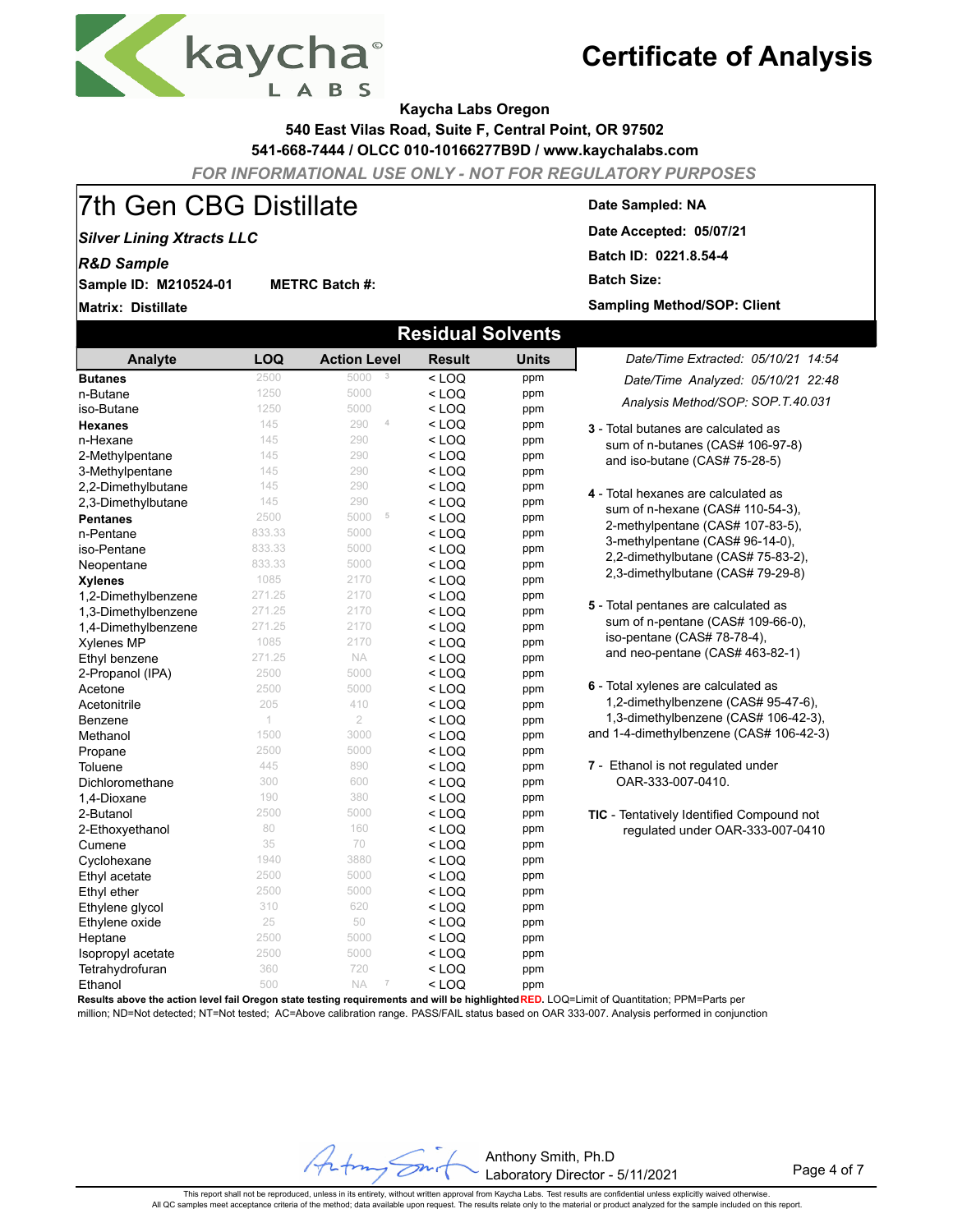

Page 5 of 7

**Kaycha Labs Oregon**

**540 East Vilas Road, Suite F, Central Point, OR 97502**

**541-668-7444 / OLCC 010-10166277B9D / www.kaychalabs.com**

### **Quality Control**

#### *Batch: M21E028 - SOP.T.30.050 Prep for Cannabinoids*

| Blank(M21E028-BLK1)        |         |            | Extracted: 05/10/21 09:40 |             | Analyzed: 05/10/21 16:53 |                                  |
|----------------------------|---------|------------|---------------------------|-------------|--------------------------|----------------------------------|
| Analyte                    | Result  | <b>LOQ</b> | Recovery<br>Limits        | Analyte     | Result                   | Recovery<br>Limits<br><b>LOQ</b> |
| <b>THCA</b>                | $<$ LOQ | 0.100(%)   | $<$ LOQ                   | delta 9-THC | $<$ LOQ                  | $<$ LOQ<br>0.100(%)              |
| delta 8-THC                | $<$ LOQ | 0.100(%)   | $<$ LOQ                   | THCV-A      | $<$ LOQ                  | $<$ LOQ<br>0.100(%)              |
| <b>THCV</b>                | $<$ LOQ | 0.100(%)   | $<$ LOQ                   | <b>CBDA</b> | $<$ LOQ                  | $<$ LOQ<br>0.100(%)              |
| <b>CBD</b>                 | $<$ LOQ | 0.100(%)   | $<$ LOQ                   | CBDV-A      | $<$ LOQ                  | $<$ LOQ<br>0.100(%)              |
| <b>CBDV</b>                | $<$ LOQ | 0.100(%)   | $<$ LOQ                   | <b>CBG</b>  | $<$ LOQ                  | $<$ LOQ<br>0.100(%)              |
| <b>CBGA</b>                | $<$ LOQ | 0.100(%)   | $<$ LOQ                   | <b>CBN</b>  | $<$ LOQ                  | $<$ LOQ<br>0.100(%)              |
| <b>CBCA</b>                | $<$ LOQ | 0.100(%)   | $<$ LOQ                   | <b>CBC</b>  | $<$ LOQ                  | $<$ LOQ<br>0.100(%)              |
| Sum of tested Cannabinoids | $<$ LOQ | 0.100(%)   | $<$ LOQ                   |             |                          |                                  |

| LCS(M21E028-BS1) |            |      | <b>Extracted: 05/10/21 09:40</b> |             | Analyzed: 05/10/21 17:09 |            |                    |
|------------------|------------|------|----------------------------------|-------------|--------------------------|------------|--------------------|
| Analyte          | % Recovery | LOQ  | Recovery<br>Limits               | Analyte     | % Recovery               | <b>LOQ</b> | Recovery<br>Limits |
| <b>THCA</b>      | 88.3       | (%)  | 70-130                           | delta 9-THC | 94.6                     | (%)        | 70-130             |
| <b>THCV</b>      | 91.4       | (%)  | 70-130                           | <b>CBDA</b> | 91.5                     | (%)        | 70-130             |
| <b>CBD</b>       | 92.3       | (%)  | 70-130                           | <b>CBG</b>  | 92.5                     | (% )       | 70-130             |
| <b>CBGA</b>      | 90.1       | (%   | 70-130                           | <b>CBN</b>  | 109                      | (% )       | 70-130             |
| <b>CBCA</b>      | 107        | (% ) | 70-130                           | <b>CBC</b>  | 91.3                     | (% )       | 70-130             |

### *Batch: M21E029 - SOP.T.30.060 Pesticide Prep*

| Blank(M21E029-BLK1) |         |               | Extracted: 05/10/21 10:23 |                   |               | Analyzed: 05/10/21 17:21 |                           |  |
|---------------------|---------|---------------|---------------------------|-------------------|---------------|--------------------------|---------------------------|--|
| Analyte             | Result  | LOQ           | <b>Recovery</b><br>Limits | Analyte           | <b>Result</b> | LOQ                      | <b>Recovery</b><br>Limits |  |
| Methyl parathion    | $<$ LOQ | $0.100$ (ppm) | $<$ LOQ                   | <b>MGK-264</b>    | $<$ LOQ       | $0.100$ (ppm)            | $<$ LOQ                   |  |
| Chlorfenapyr        | $<$ LOQ | $0.500$ (ppm) | $<$ LOQ                   | Cyfluthrin        | $<$ LOQ       | $0.500$ (ppm)            | $<$ LOQ                   |  |
| Cypermethrin        | $<$ LOQ | $0.500$ (ppm) | $<$ LOQ                   | Abamectin         | $<$ LOQ       | $0.250$ (ppm)            | $<$ LOQ                   |  |
| Acephate            | $<$ LOQ | $0.200$ (ppm) | $<$ LOQ                   | Acequinocyl       | $<$ LOQ       | $1.00$ (ppm)             | $<$ LOQ                   |  |
| Acetamiprid         | $<$ LOQ | $0.100$ (ppm) | $<$ LOQ                   | Aldicarb          | $<$ LOQ       | $0.200$ (ppm)            | $<$ LOQ                   |  |
| Azoxystrobin        | $<$ LOQ | $0.100$ (ppm) | $<$ LOQ                   | <b>Bifenazate</b> | $<$ LOQ       | $0.100$ (ppm)            | $<$ LOQ                   |  |
| <b>Bifenthrin</b>   | $<$ LOQ | $0.100$ (ppm) | $<$ LOQ                   | <b>Boscalid</b>   | $<$ LOQ       | $0.200$ (ppm)            | $<$ LOQ                   |  |
| Carbaryl            | $<$ LOQ | $0.100$ (ppm) | $<$ LOQ                   | Carbofuran        | $<$ LOQ       | $0.100$ (ppm)            | $<$ LOQ                   |  |
| Chlorantraniliprole | $<$ LOQ | $0.100$ (ppm) | $<$ LOQ                   | Chlorpyrifos      | $<$ LOQ       | $0.100$ (ppm)            | $<$ LOQ                   |  |
| Clofentezine        | $<$ LOQ | $0.100$ (ppm) | $<$ LOQ                   | Daminozide        | $<$ LOQ       | $0.500$ (ppm)            | $<$ LOQ                   |  |
| DDVP (Dichlorvos)   | $<$ LOQ | $0.500$ (ppm) | $<$ LOQ                   | Diazinon          | $<$ LOQ       | $0.100$ (ppm)            | $<$ LOQ                   |  |
| Dimethoate          | $<$ LOQ | $0.100$ (ppm) | $<$ LOQ                   | Ethoprophos       | $<$ LOQ       | $0.100$ (ppm)            | $<$ LOQ                   |  |
| Etofenprox          | $<$ LOQ | $0.200$ (ppm) | $<$ LOQ                   | Etoxazole         | $<$ LOQ       | $0.100$ (ppm)            | $<$ LOQ                   |  |
| Fenoxycarb          | $<$ LOQ | $0.100$ (ppm) | $<$ LOQ                   | Fenpyroximate     | $<$ LOQ       | $0.200$ (ppm)            | $<$ LOQ                   |  |
| Fipronil            | $<$ LOQ | $0.200$ (ppm) | $<$ LOQ                   | Flonicamid        | $<$ LOQ       | $0.500$ (ppm)            | $<$ LOQ                   |  |
| Fludioxonil         | $<$ LOQ | $0.200$ (ppm) | $<$ LOQ                   | Hexythiazox       | $<$ LOQ       | $0.500$ (ppm)            | $<$ LOQ                   |  |
| Imazalil            | $<$ LOQ | $0.100$ (ppm) | $<$ LOQ                   | Imidacloprid      | $<$ LOQ       | $0.200$ (ppm)            | $<$ LOQ                   |  |

This report shall not be reproduced, unless in its entirety, without written approval from Kaycha Labs. Test results are confidential unless explicitly waived otherwise.<br>All QC samples meet acceptance criteria of the metho

 $\overline{\mathscr{D}}^{\mathsf{m}}$ 

Anthony Smith, Ph.D

Laboratory Director - 5/11/2021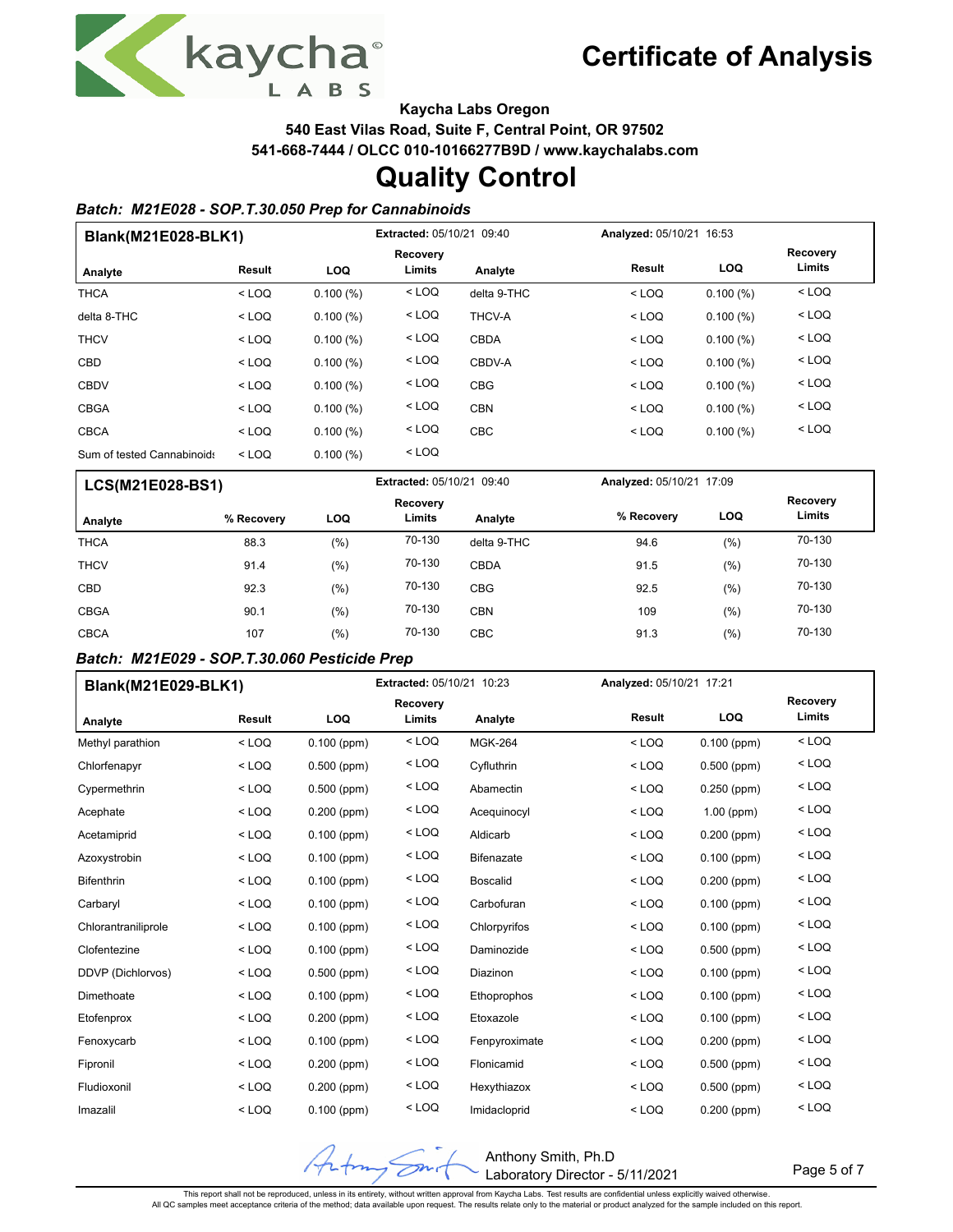

Page 6 of 7

**Kaycha Labs Oregon**

**540 East Vilas Road, Suite F, Central Point, OR 97502**

**541-668-7444 / OLCC 010-10166277B9D / www.kaychalabs.com**

### **Quality Control**

#### *Batch: M21E029 - SOP.T.30.060 Pesticide Prep (Continued)*

| Blank(M21E029-BLK1) |         |               | Extracted: 05/10/21 10:23 |                    |               | Analyzed: 05/10/21 17:27 |                           |  |
|---------------------|---------|---------------|---------------------------|--------------------|---------------|--------------------------|---------------------------|--|
|                     | Result  | LOQ           | <b>Recovery</b><br>Limits | Analyte            | <b>Result</b> | <b>LOQ</b>               | <b>Recovery</b><br>Limits |  |
| Analyte             |         |               | $<$ LOQ                   |                    |               |                          | $<$ LOQ                   |  |
| Kresoxim-methyl     | $<$ LOQ | $0.200$ (ppm) |                           | Malathion          | $<$ LOQ       | $0.100$ (ppm)            |                           |  |
| Metalaxyl           | $<$ LOQ | $0.100$ (ppm) | $<$ LOQ                   | Methiocarb         | $<$ LOQ       | $0.100$ (ppm)            | $<$ LOQ                   |  |
| Methomyl            | $<$ LOQ | $0.200$ (ppm) | $<$ LOQ                   | Myclobutanil       | $<$ LOQ       | $0.100$ (ppm)            | $<$ LOQ                   |  |
| Naled               | $<$ LOQ | $0.250$ (ppm) | $<$ LOQ                   | Oxamyl             | $<$ LOQ       | $0.500$ (ppm)            | $<$ LOQ                   |  |
| Paclobutrazol       | $<$ LOQ | $0.200$ (ppm) | $<$ LOQ                   | Permethrins        | $<$ LOQ       | $0.100$ (ppm)            | $<$ LOQ                   |  |
| Phosmet             | $<$ LOQ | $0.100$ (ppm) | $<$ LOQ                   | Piperonyl butoxide | $<$ LOQ       | $1.00$ (ppm)             | $<$ LOQ                   |  |
| Prallethrin         | $<$ LOQ | $0.100$ (ppm) | $<$ LOQ                   | Propiconazole      | $<$ LOQ       | $0.200$ (ppm)            | $<$ LOQ                   |  |
| Propoxur            | $<$ LOQ | $0.100$ (ppm) | $<$ LOQ                   | Pyridaben          | $<$ LOQ       | $0.100$ (ppm)            | $<$ LOQ                   |  |
| Pyrethrins          | $<$ LOQ | $0.500$ (ppm) | $<$ LOQ                   | Spinosad           | $<$ LOQ       | $0.100$ (ppm)            | $<$ LOQ                   |  |
| Spiromesifen        | $<$ LOQ | $0.100$ (ppm) | $<$ LOQ                   | Spirotetramat      | $<$ LOQ       | $0.100$ (ppm)            | $<$ LOQ                   |  |
| Spiroxamine         | $<$ LOQ | $0.200$ (ppm) | $<$ LOQ                   | Tebuconazole       | $<$ LOQ       | $0.200$ (ppm)            | $<$ LOQ                   |  |
| Thiacloprid         | $<$ LOQ | $0.100$ (ppm) | $<$ LOQ                   | Thiamethoxam       | $<$ LOQ       | $0.100$ (ppm)            | $<$ LOQ                   |  |
| Trifloxystrobin     | $<$ LOQ | $0.100$ (ppm) | $<$ LOQ                   |                    |               |                          |                           |  |

| LCS(M21E029-BS1)    |            | Extracted: 05/10/21 10:23 |                    |                   |            | Analyzed: 05/10/21 17:49 |                    |  |
|---------------------|------------|---------------------------|--------------------|-------------------|------------|--------------------------|--------------------|--|
| Analyte             | % Recovery | LOQ                       | Recovery<br>Limits | Analyte           | % Recovery | LOQ                      | Recovery<br>Limits |  |
| Methyl parathion    | 159        | $0.100$ (ppm)             | 50-150             | <b>MGK-264</b>    | 147        | $0.100$ (ppm)            | 50-150             |  |
| Chlorfenapyr        | 152        | $0.500$ (ppm)             | 50-150             | Cyfluthrin        | 160        | $0.500$ (ppm)            | 50-150             |  |
| Cypermethrin        | 174        | $0.500$ (ppm)             | 50-150             | Abamectin         | 96.4       | $0.250$ (ppm)            | 50-150             |  |
| Acephate            | 106        | $0.200$ (ppm)             | 50-150             | Acequinocyl       | 95.0       | $1.00$ (ppm)             | 50-150             |  |
| Acetamiprid         | 96.6       | $0.100$ (ppm)             | 50-150             | Aldicarb          | 84.4       | $0.200$ (ppm)            | 50-150             |  |
| Azoxystrobin        | 110        | $0.100$ (ppm)             | 50-150             | <b>Bifenazate</b> | 127        | $0.100$ (ppm)            | 50-150             |  |
| <b>Bifenthrin</b>   | 95.0       | $0.100$ (ppm)             | 50-150             | <b>Boscalid</b>   | 134        | $0.200$ (ppm)            | 50-150             |  |
| Carbaryl            | 122        | $0.100$ (ppm)             | 50-150             | Carbofuran        | 107        | $0.100$ (ppm)            | 50-150             |  |
| Chlorantraniliprole | 93.0       | $0.100$ (ppm)             | 50-150             | Chlorpyrifos      | 115        | $0.100$ (ppm)            | 50-150             |  |
| Clofentezine        | 127        | $0.100$ (ppm)             | 50-150             | Daminozide        | 139        | $0.500$ (ppm)            | 50-150             |  |
| DDVP (Dichlorvos)   | 95.7       | $0.500$ (ppm)             | 50-150             | Diazinon          | 97.5       | $0.100$ (ppm)            | 50-150             |  |
| Dimethoate          | 105        | $0.100$ (ppm)             | 50-150             | Ethoprophos       | 106        | $0.100$ (ppm)            | 50-150             |  |
| Etofenprox          | 111        | $0.200$ (ppm)             | 50-150             | Etoxazole         | 97.4       | $0.100$ (ppm)            | 50-150             |  |
| Fenoxycarb          | 104        | $0.100$ (ppm)             | 50-150             | Fenpyroximate     | 131        | $0.200$ (ppm)            | 50-150             |  |
| Fipronil            | 104        | $0.200$ (ppm)             | 50-150             | Flonicamid        | 101        | $0.500$ (ppm)            | 50-150             |  |
| Fludioxonil         | 93.6       | $0.200$ (ppm)             | 50-150             | Hexythiazox       | 117        | $0.500$ (ppm)            | 50-150             |  |
| Imazalil            | 94.6       | $0.100$ (ppm)             | 50-150             | Imidacloprid      | 104        | $0.200$ (ppm)            | 50-150             |  |
| Kresoxim-methyl     | 113        | $0.200$ (ppm)             | 50-150             | Malathion         | 112        | $0.100$ (ppm)            | 50-150             |  |
| Metalaxyl           | 118        | $0.100$ (ppm)             | 50-150             | Methiocarb        | 132        | $0.100$ (ppm)            | 50-150             |  |
| Methomyl            | 90.1       | $0.200$ (ppm)             | 50-150             | Myclobutanil      | 98.9       | $0.100$ (ppm)            | 50-150             |  |
| Naled               | 125        | 0.250 (ppm)               | 50-150             | Oxamyl            | 97.4       | 0.500 (ppm)              | 50-150             |  |

This report shall not be reproduced, unless in its entirety, without written approval from Kaycha Labs. Test results are confidential unless explicitly waived otherwise.<br>All QC samples meet acceptance criteria of the metho

 $\overline{\mathscr{D}}^{\mathsf{m}_1}$ 

Anthony Smith, Ph.D

Laboratory Director - 5/11/2021